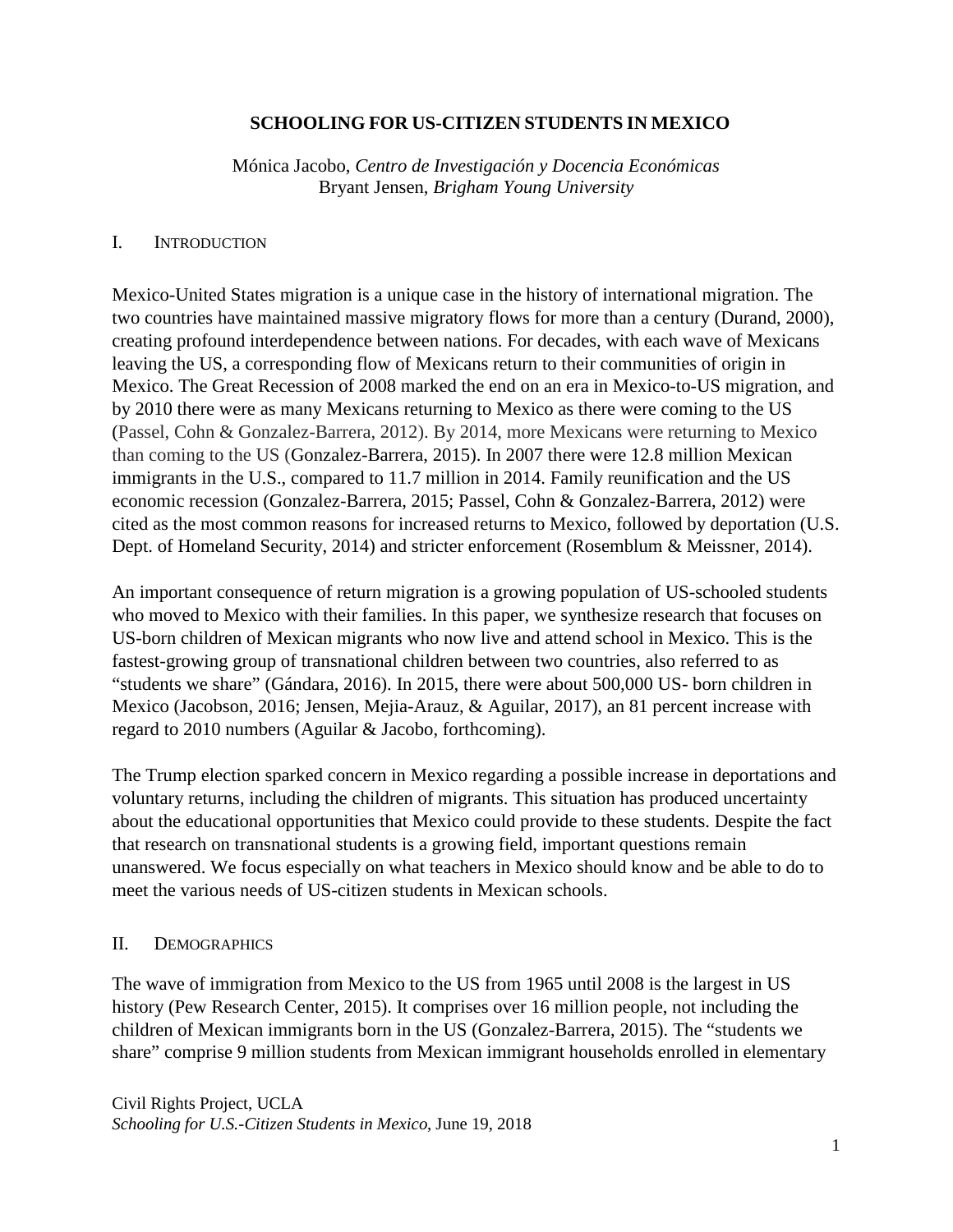and secondary school between Mexico and the United States. They are a large and heterogeneous group (Jensen & Sawyer, 2013) that includes students who have emigrated themselves and, more commonly, children with immigrant parents whose origins range from Baja California to Chiapas and everywhere in between.

A sharp increase in the flow of return migration to Mexico has provoked new questions and considerations about immigrant integration and opportunity in that country, even as old ones e.g., how to improve school quality for children of Mexican immigrants in the United States (Jensen & Sawyer, 2013)— continue to be relevant. Overall, there are about 1.5 million minors in Mexico with ties to the US, about 5% of the student population. This includes 1) children with at least one migrant parent (i.e., children "remaining behind", 2) circular immigrants (born in Mexico, lived in US, and now back in Mexico), and 3) "American-Mexican" (Zúñiga & Hamann 2013) children, born in the US and now living in Mexico. Historically, the first of these groups has been the largest, but in recent years the number of US-citizen students in Mexico has grown precipitously, and is now the biggest. Consequently, integration concerns have inverted. New questions address how Mexican institutions should incorporate migrants, not only from the U.S. but also from Central America (Pederzini, Riosmena, Masferrer & Molina, 2015). A critical concern is how to integrate the US-citizen children of return immigrants into Mexican schools.

Projecting from Mexican Census data, there are currently over 600,000 US-citizen students from preschool to high school in Mexico—nearly 3% of the total student population (Jensen, Mejia-Arauz, & Aguilar 2017). Though concentrated in municipalities in Northern and Central states in Mexico, these students are also dispersed throughout the country, typically in rural communities. The portions of US-citizen children are higher in elementary than high school. In 2015, states with the highest concentrations (i.e., percent of child population that is born in the US) were Baja California (7.04%), Chihuahua (5.35%), Sonora (3.79%), Nayarit (3.58%), Colima (3.53%), and Tamaulipas (3.53%). Concentrations vary even more widely by municipalities within states. In 2015 there were 45 municipalities in Mexico in which more than 10% of their child populations were US citizens. In a quarter of Mexico's 2,457 municipalities, more than 3% of the child populations are US-born. These numbers continue to grow (Aguilar & Jacobo, forthcoming).

The educational experiences of the US-citizen students in Mexico are as diverse as they are. Their schooling—access *and* quality—is stratified by socioeconomic status, language proficiencies, race, region (especially within countries), immigrant generation, school programs, and documented status (e.g., Galindo, 2013; Gándara, 2017; Gándara & Escamilla, 2017; Jensen, Giorguli & Hernandez, 2016; Treviño, 2013). For instance, US-citizen students in Mexico are more likely than their peers to attend a rural (rather than an urban) school. Students in rural schools, on average, perform more than a full standard deviation below those in urban and private schools on measures of academic performance (INEE, 2016; Reimers, 2000). Rural schools have shorter days, fewer resources, and teachers with less preparation (Pérez Martínez, Ruiz Cuellar & García Cabrero, 2013; Schiefelbein & McGinn, 2008).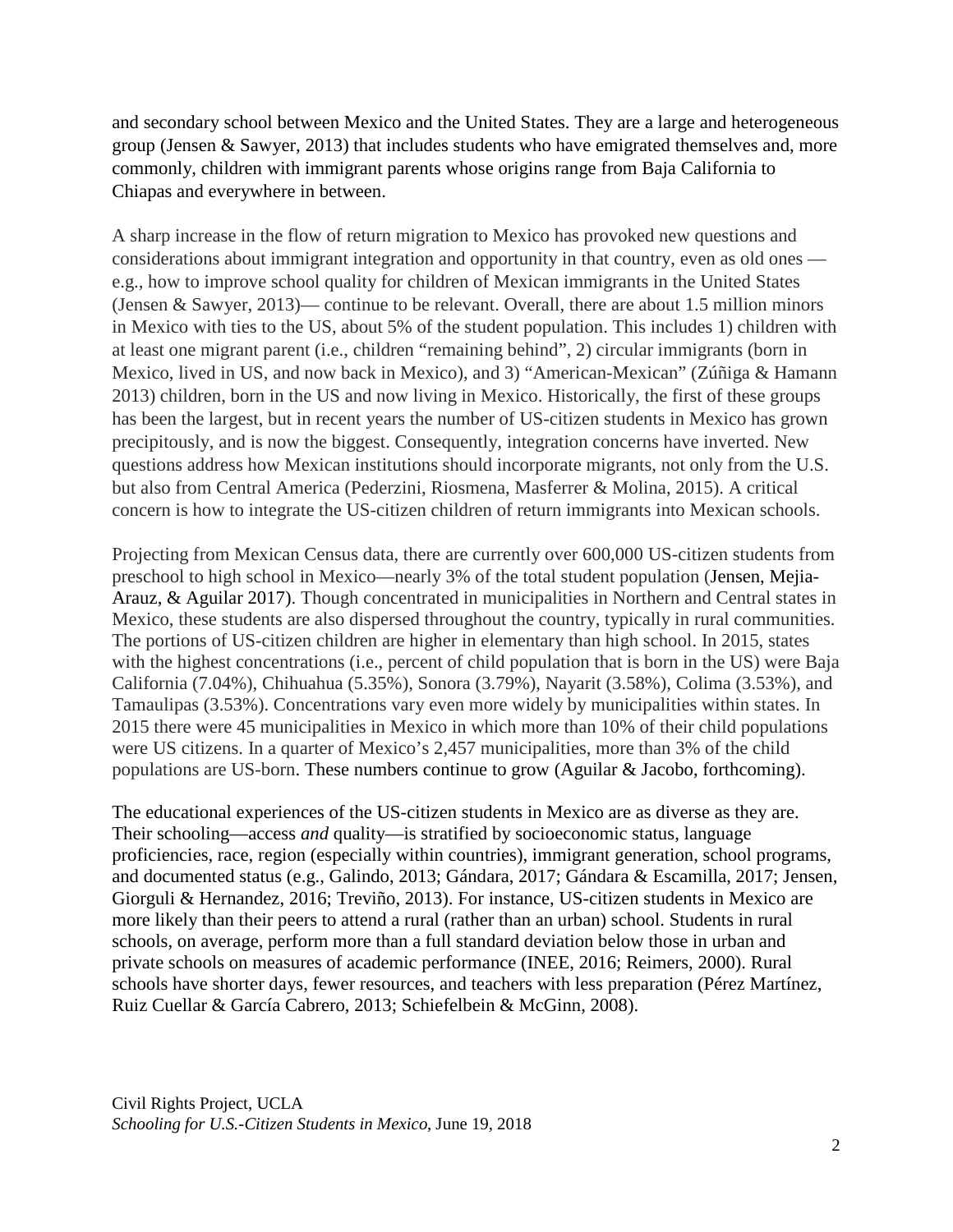### III. MEXICO'S INSTITUTIONAL CONTEXT

In response to these demographic changes, studies on transnational students constitute a growing field and a topic of increasing relevance in Mexico's public agenda. The Mexican government has taken various steps to guarantee the rights of migrant students to education. The Ministry of Education *(Secretaria Educación Pública* [SEP]*),* has amended several regulations, first in 2015 and then in 2017, to facilitate the enrollment of students with US schooling experiences. Public and government interest in these issues increased after the election of President Donald Trump.

The 2015 regulatory change addressed K-12 education. Immigrant organizations identified several cases of denied and conditional school access among returned families who had UScitizen children. These families reported difficulty matriculating their children at school in Mexico because their birth certificates lacked the Apostille certificate, or because their US school documents were not translated to Spanish. Thus, a group of Mexican-based scholars and immigrant organizations presented SEP with a legal proposal to eliminate Apostilles and certified translations as requirements for school enrolment (IMUMI, 2014).

The purpose of the Apostille system, originated at the Hague Convention, was to expedite legalization of foreign documents. All signatory countries agreed to validate foreign document with an Apostille stamp. Although the purpose was to facilitate enrollment, the Apostille requirement was onerous for returning families and counterproductive. Apostilles were required to be obtained from government offices in the country where the specific document was issued. Yet many returning families are restricted in their US travel, do not maintain transnational support networks, and have limited financial resources to pay someone to obtain the Apostille for them (Jacobo & Espinoza 2017; Jacobo & Landa, 2015).

After months of negotiation with federal authorities, the first regulatory piece was amended on June 15, 2015. The *Acuerdo Secretarial 286* established that no Apostille or official translation of foreign documents was required to validate foreign transcripts. In September 2015, the *Normas de Control Escolar*, the specific standards that regulate K-12 education, were also amended so that school authorities should no longer require Apostilles on birth certificates or school documents as prerequisites for enrollment. These modifications promote immediate access to school for transnational students in elementary and middle schools (Jacobo, 2017).

The most recent amendment was based on the interest of the federal government, particularly the Senate, to open opportunities for dreamers who would like to initiate or complete their higher education in Mexico. In January 2017, President Enrique Peña Nieto sent a preferential initiative to amend the General Education Law. Its objective was to facilitate revalidation of higher education studies for Mexican students coming from the US. Thus, the federal government was promoting educational continuity in Mexican institutions of higher education. Among the various modifications, the possibility to obtain complete revalidations stands out. Degrees obtained in US universities can be revalidated in their entirety if they are within the list of "highly prestigious" institutions compiled by the federal government. In addition, it also eliminates the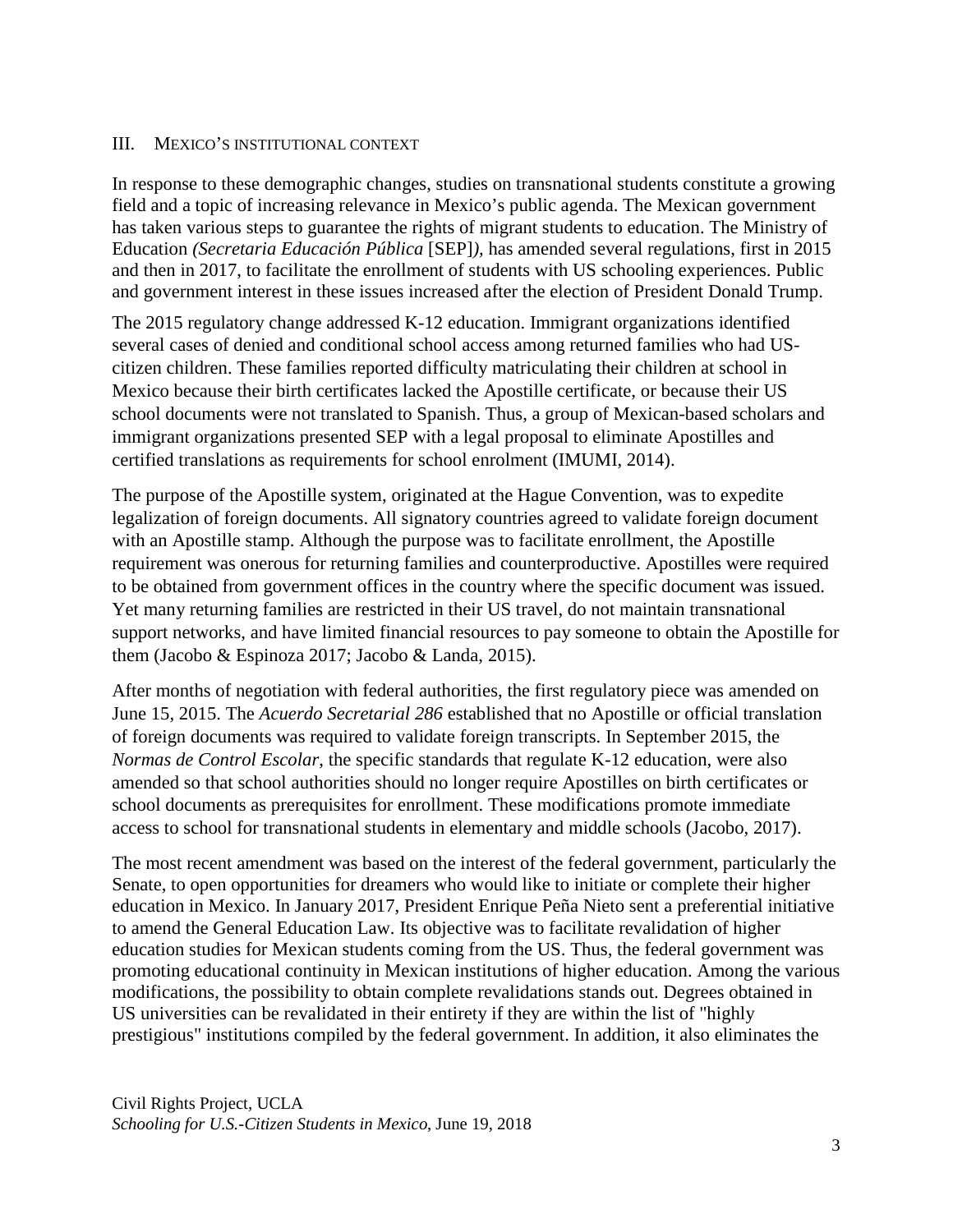Apostille requirements to revalidate higher education studies conducted in the US (Aguilar  $\&$ Jacobo, forthcoming).

While these amendments are important steps to facilitate school access for transnational students, they are recent and their implementation has not been evaluated. Furthermore, SEP has not trained its staff in the states to guarantee their proper implementation. In some municipalities, the permanence of the Apostille requirement by school authorities has been reported, even though the 2015 regulations no longer require it. Apparently, in many cases the new regulations are still unknown in many communities, suggesting that training for school authorities is necessary (Jacobo, 2017). The coming years will be crucial to evaluate the impact of these changes. We must highlight that these normative changes address school access. Yet, once students enter school, inclusion becomes relevant. Next, we discuss diverse educational challenges the students we share encounter once they attend Mexican schools.

# IV. CHALLENGES IN MEXICAN SCHOOLS

Throughout the process of transition from the US education system to Mexican schools, children experience multiple ruptures and challenges to adaptation. Conducted from various disciplines e.g., sociology, anthropology, pedagogy, psychology, linguistics—research examines diverse challenges US-citizen children encounter during their process of adaptation into Mexican schools. Such challenges range from meeting documentation requirements to developing literacy skills in Spanish and catching up with Mexican curricula. These studies show a lack of pedagogical resources to meet the needs of students with migrant experiences or those who speak a language other than Spanish.

# *a) Documentation issues*

Some of the main bureaucratic obstacles transnational students encounter in Mexico are difficulties to register at school, to revalidate studies completed in the United States, and in extreme cases, they have been denied formal enrollment in public schools due to lack of documentation. Those who are US-born encounter additional bureaucratic obstacles to enroll at schools or to revalidate studies concluded in the US (Jacobo, 2017; Medina & Menjivar, 2015), which complicates their adaptation and learning process.

Education is a universal right recognized in Mexico's legal framework, including its Constitution, the General Education Law, the Migration Law, and the Special Migration Program. According to the legal framework, education in Mexico must be free and compulsory regardless of race, religion or nationality. Therefore, children born outside Mexico have the right to education regardless of their immigration status (Migration Law, Art. 8, 2011). Yet, parents of transnational children frequently face problems navigating Mexico's bureaucracy to get their children enrolled. Many returnee families are unaware of the documents they will need in order to register their children at school until they are asked for them in Mexico. Deported migrants frequently lack the opportunity to prepare any required documentation and cannot return to the US to gather documents, at least in the short and medium term.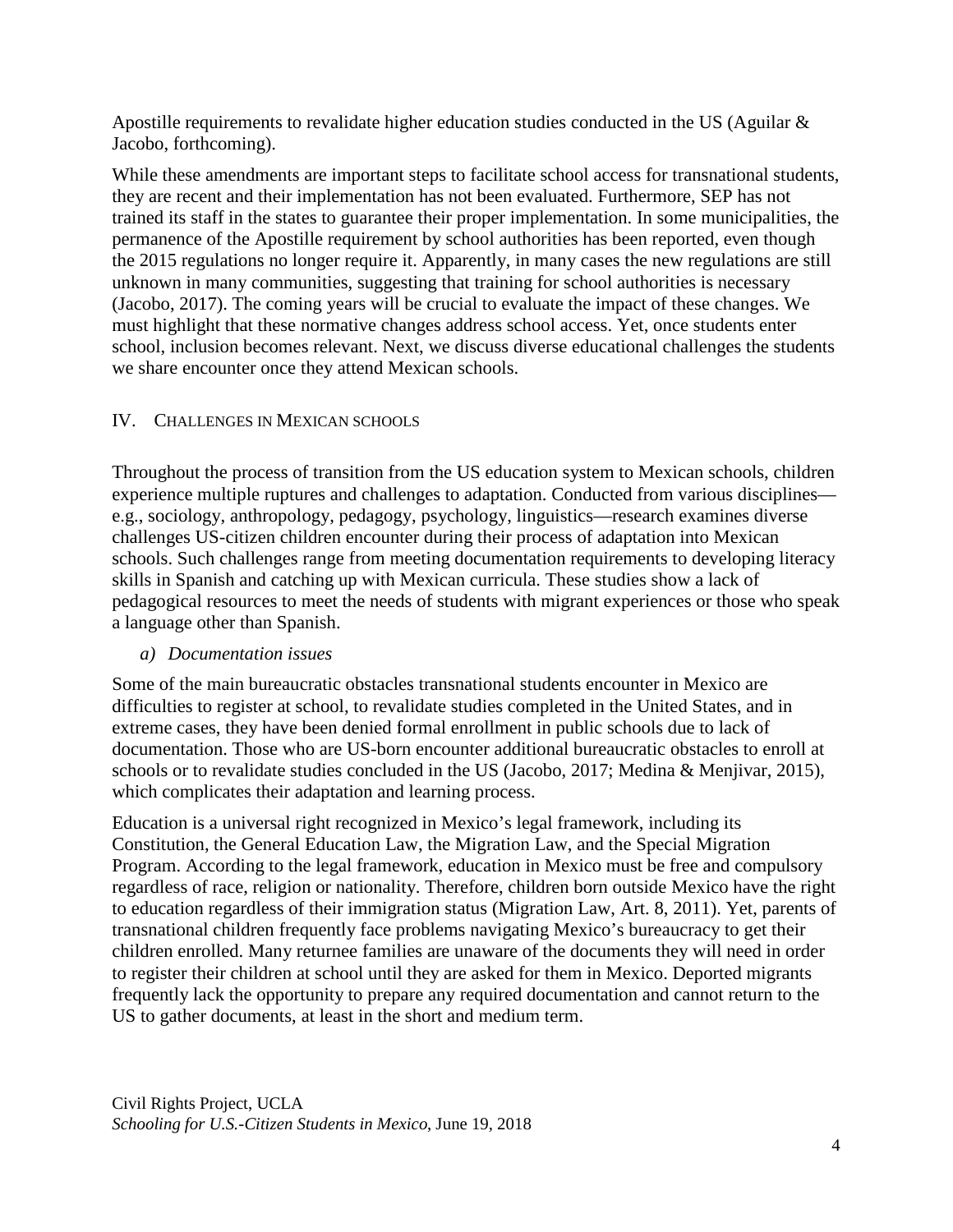Once in Mexico, returnee families may be wrongly advised by school authorities on the process to follow to enroll their children (IMUMI 2015; Jacobo & Landa 2015). Given the complex bureaucratic system in Mexico, the students we share constitute a vulnerable group when they are compared to their peers without migratory experience.

### *b) Needs of US Citizens in Mexican Classrooms*

Studies show that US-citizen students in Mexican schools face a series of challenges inside the classroom that are unique to their transnational experiences. They often experience multiple ruptures and invisibility when they first enter Mexico's schools as teachers do not perceive their particular needs or even acknowledge their transnational experiences (Hamann, Zúniga & Sánchez 2006; Hamman & Zúñiga 2011). Students report feeling out-of-place in Mexican schools and struggle to form their identities and to feel a sense of belonging in a new place (Bybee et al., 2018; Zúñiga & Hamann, 2009). At school, students experience important differences in cultural codes (Zúñiga & Hamann, 2008), language of instruction (Panait & Zúñiga, 2016; Despagne & Jacobo, 2016), and pedagogy (Sánchez & Zúñiga, 2010).

Mastery of Spanish is an important element for integration, learning and self-esteem among transnational students. Having a Mexican surname and looking like their Spanish-speaking peers, transnational students often go unnoticed by the school community even when they often have a greater command of English than Spanish. Many have difficulty speaking Spanish, especially academic Spanish, and express uncertainty about where they will live and work in the future (Hamann, Zúñiga & Sánchez García, 2010). Students' learning is negatively affected when they do not have linguistic skills needed to understand a class taught in Spanish (Panait & Zúñiga, 2016). Moreover, a common mistake is to assume that, if the student speaks the language, logically s/he reads and writes it (Despagne & Jacobo, 2016). In a study in Zacatecas and Nuevo León, Hamann, Zúñiga and Sánchez García (2010) found that US-citizen students were more than three times as likely to be retained a grade than their Mexican peers, which is alarming given relationships between grade retention and school dropout (Reimers, 2000) and academic underachievement (Jensen, Giorguli & Hernández, 2016) in Mexico.

Unlike the US, Mexico does not have Spanish-as-a-second-language programs for students who do not have a mastery of the language of instruction. Also, most teachers do not speak any English (Mexicanos Primero, 2015), and the schools do not have a practice for assessing what students know in English. They fail to recognize the skills and knowledge returnee students bring with them to the classroom, similar to teachers of Mexican-origin children in the US (Zúñiga & Hamann, 2013, p. 184). Teachers are largely unfamiliar with U.S. schools and curricula, which contributes to a disproportionate amount of school failure (Zúñiga, Hamann & Sánchez García, 2008, p. 61-78). Most schools and teachers working with returnee students in Mexico report a lack of preparation and resources to meet students' particular needs (Zúñiga & Hamann, 2013). This includes language and cultural needs, curricular needs, and others associated with family mobility.

In the absence of support programs for students to develop their language skills in Spanish, or training for teachers to acquire pedagogical tools appropriate to this population, linguistic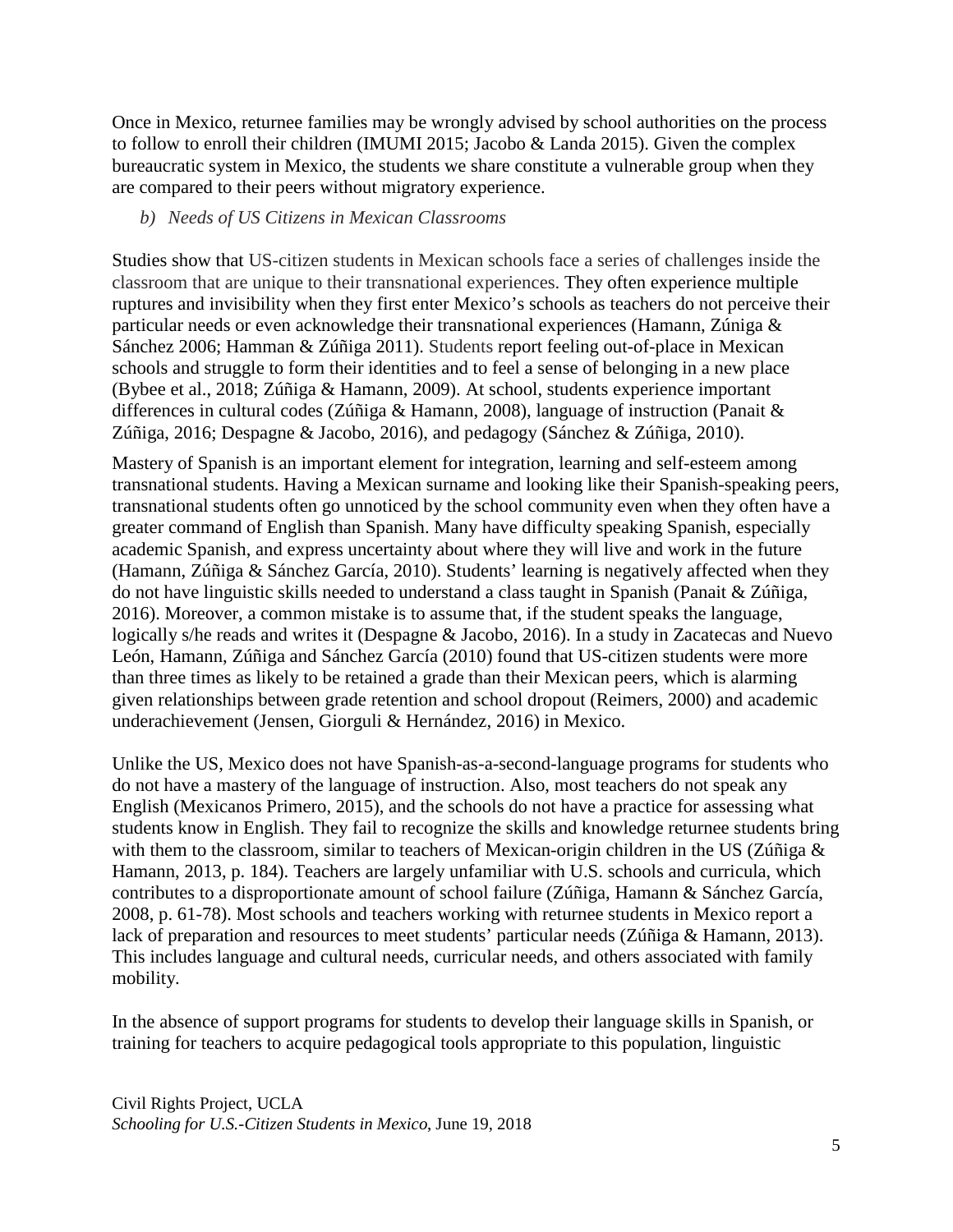differences constitute a challenge that prevents returning students from maximizing their educational experience (Sánchez García & Hamann, 2016). The *Instituto Nacional para la Evaluación de la Educación* (INEE) stresses the importance of adaptability of educational services in Mexican schools. Ensuring adaptability implies that educational institutions are responsible for offering material conditions as well as pedagogical strategies necessary for the development of their students. When it comes to transnational students, there are large areas of unfulfilled opportunity to ensure adaptability. Trained teachers and special transition programs are crucial for this purpose.

# V. PREPARING TEACHERS FOR US-CITIZEN STUDENTS

Teaching quality is the single most important factor in school that affects student success in Mexico (INEE, 2015). This includes not only what teachers know and are able to do, but also the supports and resources they enjoy, as well as the quality of relationships and interactions with and among their students (Schiefelbein & McGinn, 2008). Indeed, teaching quality is a matter of structural variables like materials, credentials, student-teacher ratios, and wages, as well as process variables like lesson planning, relational quality, and engagement with parents. Jensen, Pérez Martínez and Aguilar Escobar (2016) frame teaching quality in Mexican classrooms in terms of (a) instructional time, (b) generic quality and (c) local quality. Instructional time concerns the amount of time available for children to engage in classroom activity (Bloom, 1974; Creemers & Kyriakides, 2008; Levin, 1984). Generic quality consists of process and structural variables that are important for all students to learn—e.g., facilities, social relationships for teaching, and instructional interactions. Local quality concerns how well teaching resonates with what students know and do outside of school. These three aspects are critical to preparing Mexican teachers to meet the needs of US-citizen students. Some argue, however, that the emphasis on expanding access to school has led to increased disparities in school quality (Schmelkes, 1997; Muñoz Izquierdo & Ahuja Sánchez, 2000).

Education policies in Mexico in recent decades have focused aggressively on expanding access to school for all Mexican children and youth. Primary schooling in Mexico has become essentially universal (INEE, 2013), and attendance for all children ages 3 to 17 years old is now compulsory, though the capacity to enroll all students in *preparatoria* (high school) still has not been met everywhere. As a result, policy efforts during the Calderón and Peña Nieto administrations focused on improving student learning opportunities under the umbrella of major national education reforms. Most recently, a constitutional reform declared that the process of hiring and promoting teachers, administrators, and other school staff is to be public and democratic. This reform mandated controversial teacher performance evaluations as well as improvements to school infrastructure (e.g., equipment, learning materials) (INEE, 2015).

### *a) Programs for transnational students*

Teaching culturally and linguistically diverse students is under-addressed within Mexican education. However, the Binational Migrant Education Program (PROBEM), created in 1976 with initial participation Michoacán and Baja California in Mexico, and California in the US,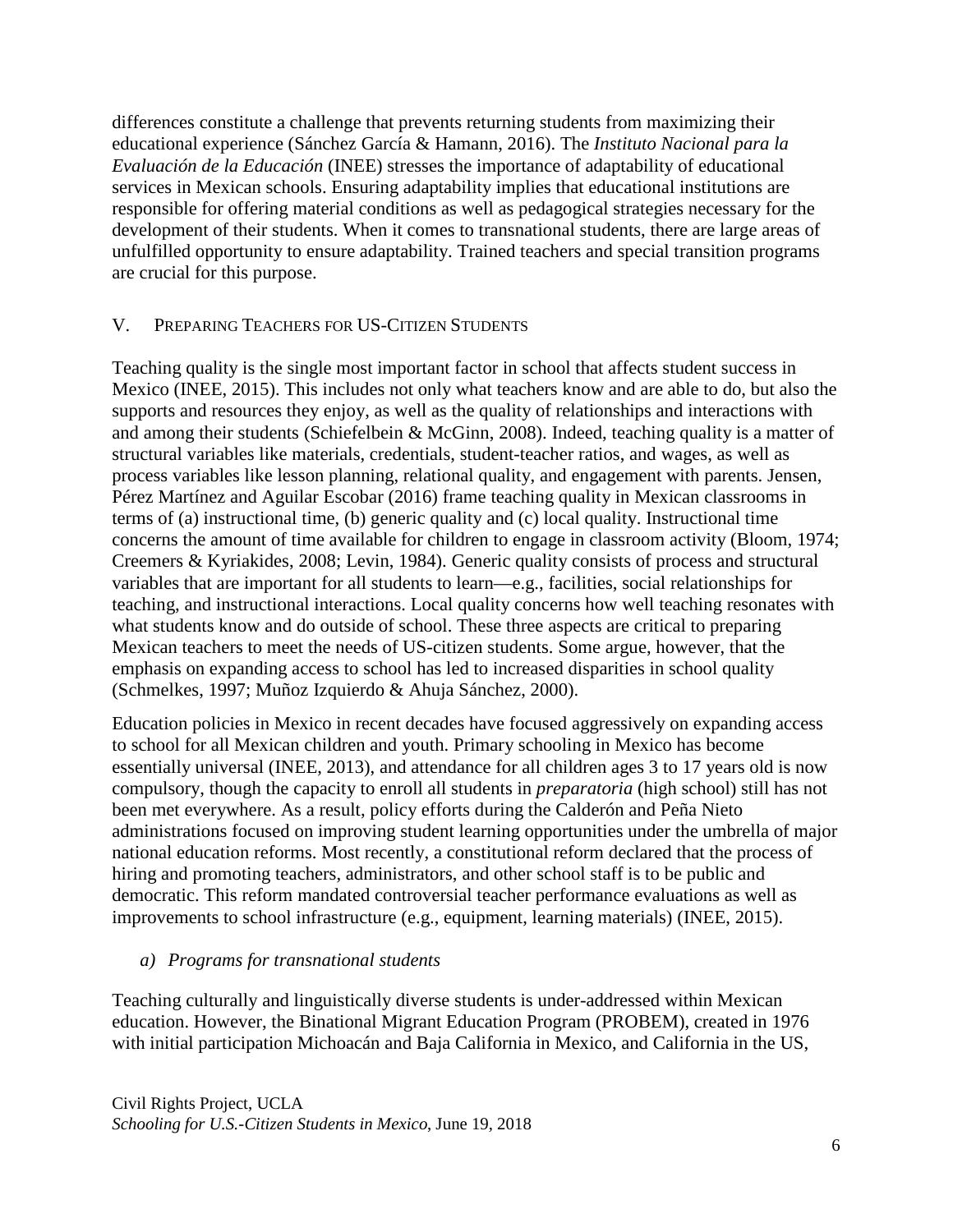focuses on the needs of immigrant students. The PROBEM seeks to foster educational continuity in grades K-12 for students who transition between the US and the Mexican schools. This program assists students in enrolling in Mexican schools as long as enrollment takes place before the last working day of the month of June. Though PROBEM still exists today, implementation of its programs varies considerably by state, as the program does not enjoy federal fiscal support.

In 1990, Mexico and the US signed the Memorandum of Understanding on Education, through which PROBEM was defined as a program with four pillars: a) teacher exchange, b) a strategy of attention to immigrant students, c) attention to Mexican communities in the US and d) the Education without Borders project. The purpose of this last initiative was to assist students with US educational experiences by providing them with an "intercultural pedagogy." Under this project, materials for teachers emphasized the value of diversity and combating discrimination. However, this project was underfunded and did not survive subsequent administrations.

So far, there are scant evaluations of PROBEM programs (Martínez-Wenzl, 2013), though they have been implemented for decades. A preliminary evaluation of the program showed few positive results (Gándara, 2008). This study concluded that the teacher exchange program had a limited impact due to its short duration and because Mexican teachers were assigned to federal migrant education programs that did not interact with educators in regular schools. During the exchange, Mexican teachers taught in the migrant education program, which limited their understanding of the US system, curricula and pedagogies. There were no guidelines on how the exchange could inform pedagogical practices in Mexican schools with transnational students. The report concluded that PROBEM has had little impact so far to serve transnational students, since its emphasis was not on Mexican students returning to the country, but on students of Mexican origin in the United States (Gándara, 2008).

# *b) Further Research on Teacher Preparation*

Preparing teachers to meet the needs of US-citizen students requires stronger tools (i.e., assessments and frameworks) for teaching, as well as close partnerships with teacher education institutions in Mexico, especially *Escuelas Normales* (Normal Schools). Quality improvements require much greater attention to classroom- over school-level processes (Jensen, Pérez Martínez & Aguilar Escobar, 2016). It is especially important to focus on high-leverage teaching practices that can be addressed through policy and professional development initiatives.

Frameworks and measures of teaching—e.g., teacher reports, observation protocols, and classroom products—are critical. They should demonstrate conceptual and technical rigor. If indeed "we cannot improve what we cannot measure" (Bryk, Harding & Greenberg, 2012, p. 97), then developing a framework and assessments of teaching quality are among the most important tasks for educational research in Mexico. Whereas some interpretive research addresses teaching quality in Mexican classrooms, there has been little measurement work conducted (Martínez Rizo, 2012). Strong assessments should be used to support professional development programs, as well as to examine how elements of teaching correspond to dimensions of children's learning and development across diverse classroom contexts (Haertel, 2013).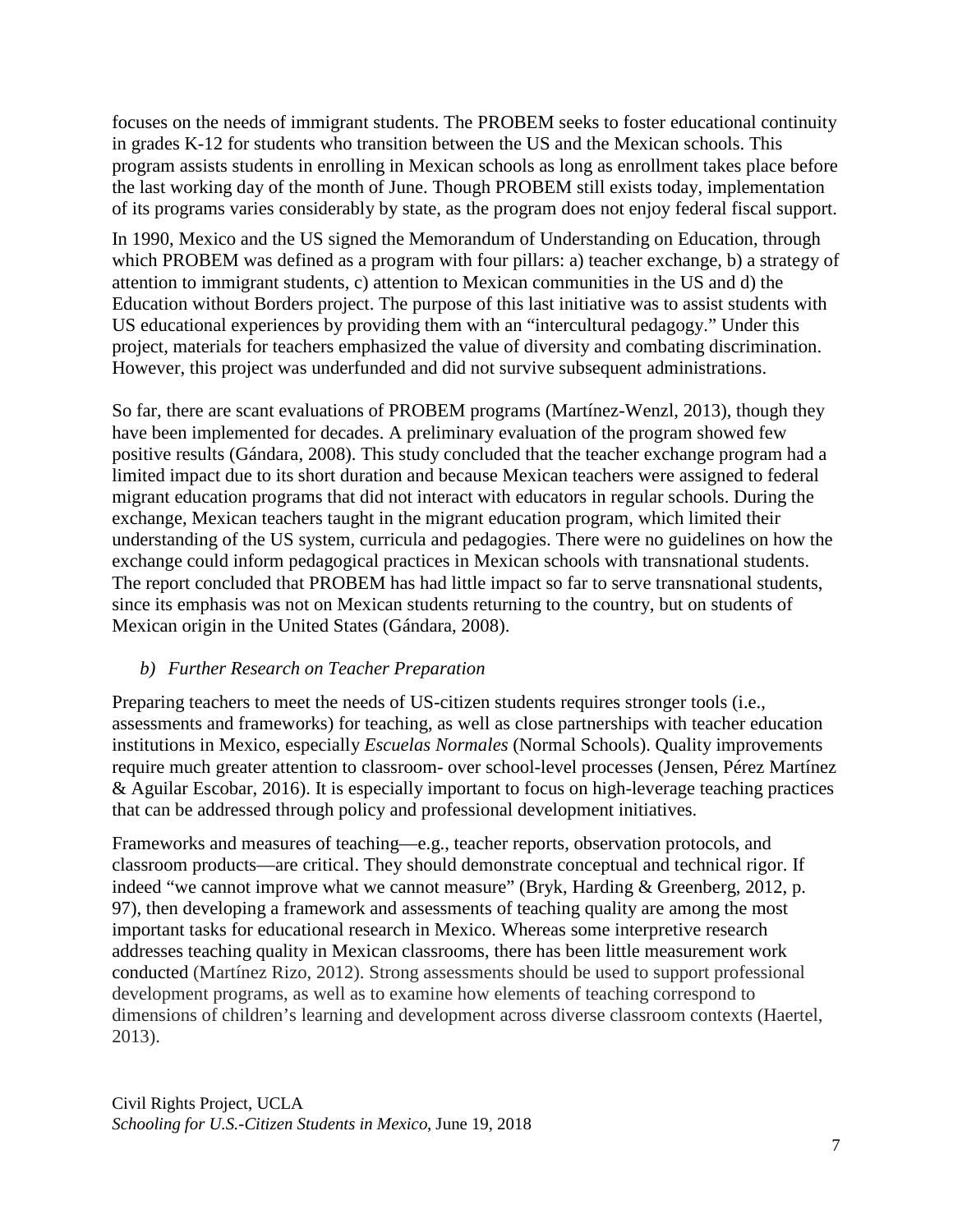Developing frameworks for and assessments to measure teaching quality is especially critical to prepare Mexican teachers for US-citizen students who have particular needs and strengths. Jensen, Mejia-Arauz and Aguilar (2017) provided some evidence showing that US-citizen students in the state of Aguascalientes were less likely than their Mexican peers to attend classrooms that connected with what they knew and did outside of school. Presumably this was because educators in Mexico have limited understanding of the life experiences of US-citizen students. Broader and more complete analyses of teaching for US-citizen students should be conducted, and interventions to develop and test improvements where necessary should be realized (Jensen, Mejia-Arauz & Aguilar, 2017).

# VI. POLICY RECOMMENDATIONS FOR US AND MEXICO

We provide three recommendations for state and federal governments in the US to collaborate with Mexican institutions to improve elementary and secondary schooling—access and quality in Mexico. The US-Mexico Binational Commission, established through the US Department of State by Presidents Reagan and López Portillo in 1981, provides a framework for enacting these recommendations.

- **1) Revive bi-national partnerships in education to improve schooling opportunities for US-citizen students in Mexico.** In joint collaborations between the U.S. Department of Education and the *Secretaría de Educación Pública* and the *Secretaría de Relaciones Exteriores*, several educational programs have been launched to support the Mexican immigrants and children of Mexican immigrants in the US (Martínez-Wenzl, 2013). These programs are administered through Mexican consulates in the US. They include a teacher exchange, transfer document, textbook donation, online secondary education, adult education, scholarships, and community computing centers. Whereas these programs have been historically under-resourced, understudied, and have been given limited support during the Peña Nieto administration; the organizational framework they provide to collaborate in education between countries is helpful to address the educational needs of US-citizen students in Mexico. The US Department of Education should work with Mexican institutions to re-design programs and to evaluate their effectiveness, and collaborate with state education offices in this regard. The recently signed MOU between the California Department of Education, the University of California, and the Mexican *Secretaria de Educación* provides a useful framework.
- **2) Foster partnerships between US and Mexican local educational agencies to facilitate school access, appropriate placement, and curricular transitions for US-citizen students in Mexico.** Reviving and revising the "transfer document" will help with this. Local education agencies in the US, supported by state governments and school district policies and procedures, should provide parents and their children with information they need to experience as smooth of a transition as possible to Mexican schools. US schools should let families know about current education law in Mexico (e.g., paperwork needed to enroll), and provide students with documentation to summarize their curricular advancement.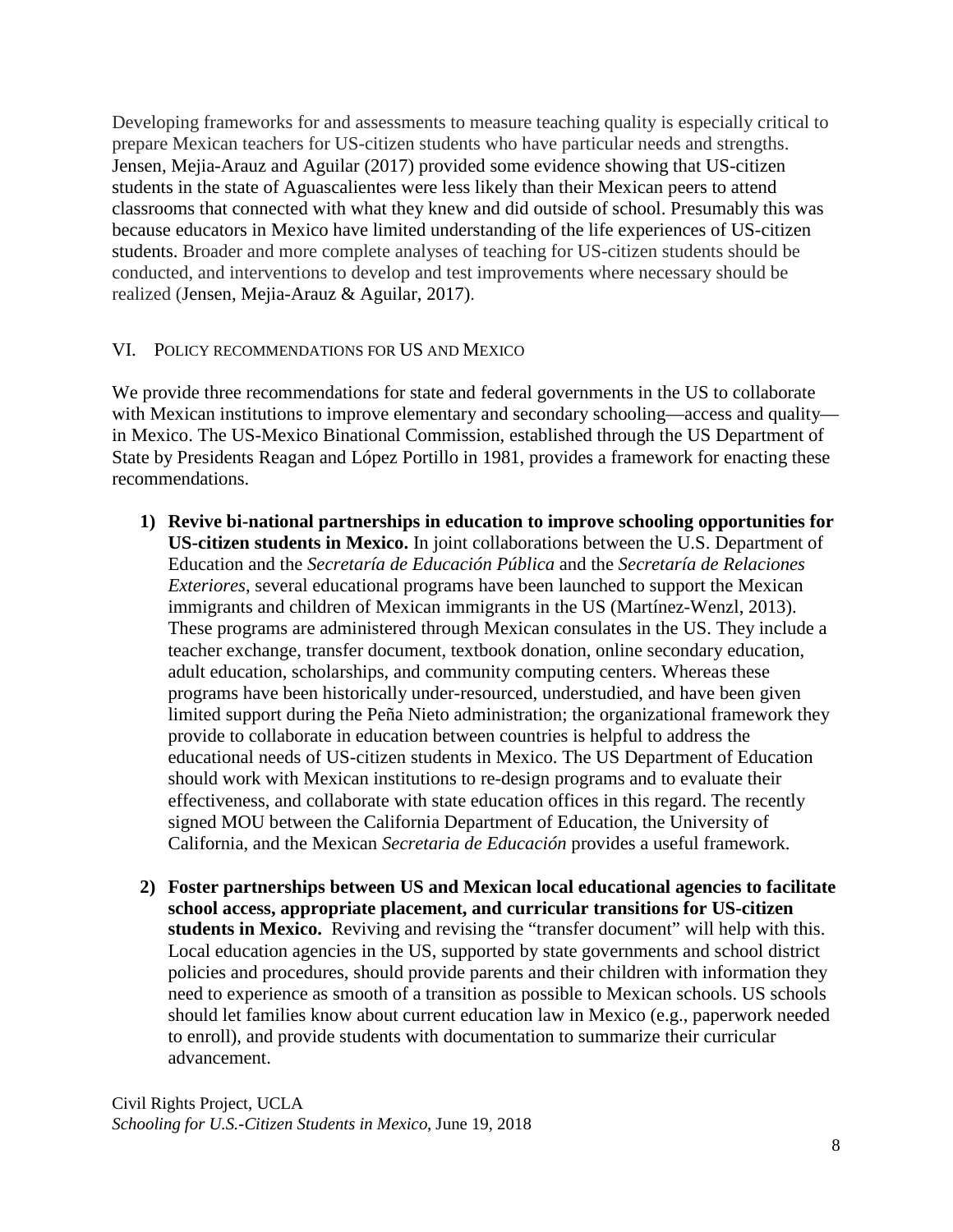**3) Enhance research investments in collaboration with Mexican institutions to understand and improve schooling for US-citizen students in Mexico.** There is much we do not know about the educational well-being of US-citizen students in Mexico. Federal departments that finance educational research activities in the US—e.g., National Science Foundation, Institute of Education Sciences (Dept. of Education), National Institutes of Health—should collaborate with Mexican institutions to support educational research—e.g., *Consejo Nacional de Ciencia y Tecnología, Instituto Nacional para la Evaluación de la Educación*—on joint "requests for proposals" about elementary and secondary schooling for US-citizen students throughout Mexico. The focus should be on research for improvement. Researchers and policymakers should use data from the Mexican Census to identify schools that are highly impacted by return migration, and researchers should address contextual and regional variation in the dynamics they analyze. Some research topics include: (a) academic achievement differences between US-citizen students and their Mexican peers, and associated factors; (b) alignments between US and Mexican curricular content and standards; (c) US educational aspirations of US-citizen students in Mexico; and (d) design and testing of teacher preparation initiatives in Mexico to meet the particular needs of US-citizen students (e.g., connecting classroom learning in Mexico with the life experiences of transnational students).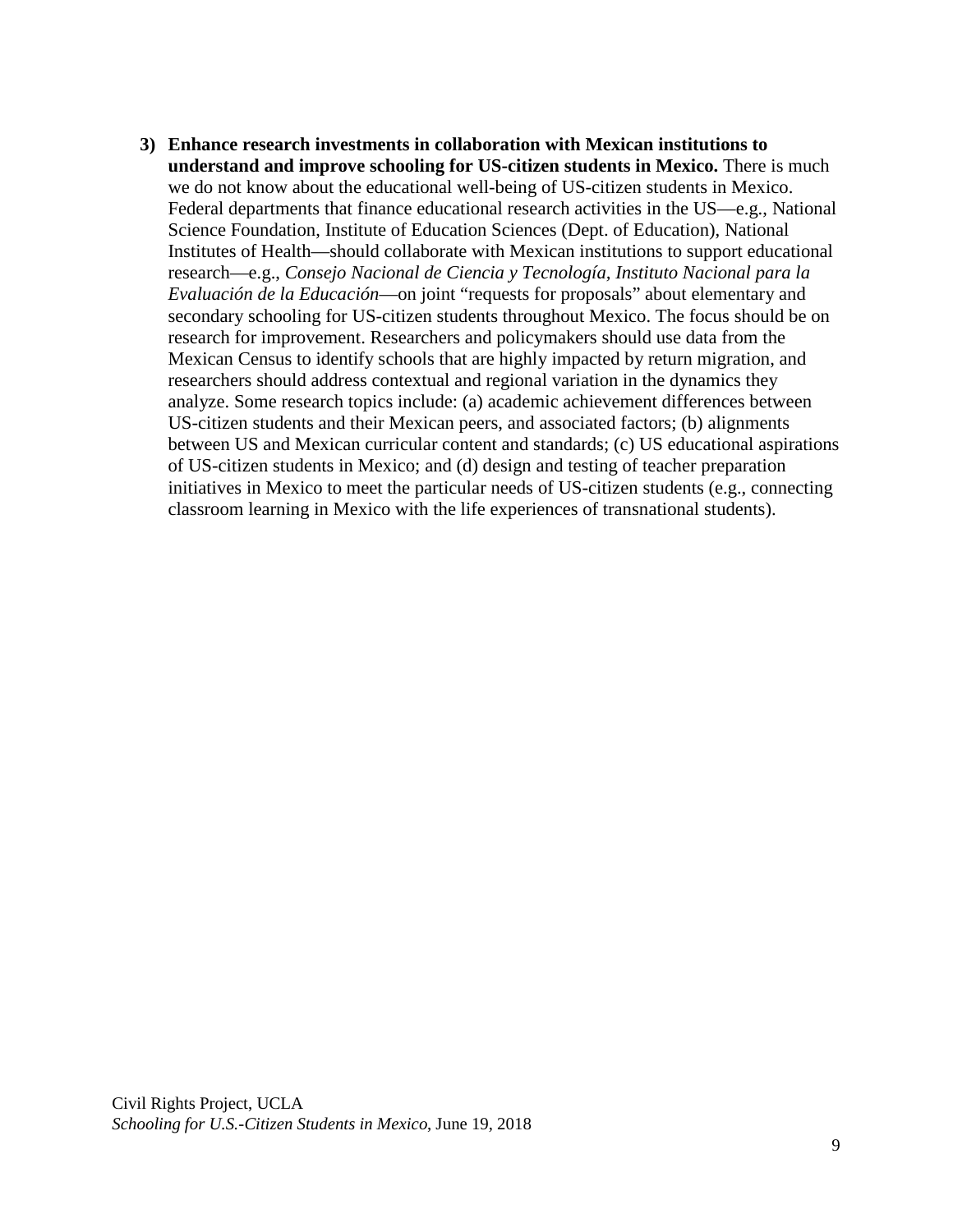#### **References**

- Aguilar, R. & Jacobo, M. (forthcoming). Migración de Retorno Infantil y Juvenil en México: cambios y desafíos educativos, en S. Giorguli, D. Lindstrom & J. Nájera (eds.) *Migraciones en las Américas*. México: El Colegio de México.
- Bloom, B. (1974). Time and Learning. *American Psychologist, 29*(9), 682-688.
- Bryk, A., Harding, H., & Greenberg, S. (2012). Contextual influences on inquiries into effective teaching and their implications for improving student learning. *Harvard Educational Review, 82*(1), 83-106.
- Bybee, E., Feinauer Whiting, E., Jensen, B., Savage, V., Baker, A., & Holdaway, E. (2018). *"Estamos aquí pero no soy de aquí": American-Mexican youth, belonging, and schooling in rural, Central Mexico.* Manuscript under review.
- Creemers, B., & Kyriakides, L. (2008). *The dynamics of educational effectiveness: A contribution to policy, practice, and theory in contemporary schools*. New York: Routledge.
- Despagne, C. & Jacobo, M. (2016). Desafíos actuales de la escuela monolítica mexicana: el caso de los alumnos migrantes transnacionales. *Sinéctica*, 47, 1-17.
- Durand, J. (2000). Tres premisas para entender y explicar la migración México-Estados Unidos. *Relaciones. Estudios de historia y sociedad*, Vol XXI, 83, pp. 1-11
- Galindo, C. (2013). Math performance of young Mexican-origin children in the United States: Socioeconomic status, immigrant generation, and English proficiency. In B. Jensen & A. Sawyer (Eds.), *Regarding Educación: Mexican-American Schooling, Immigration, and Bi-national Improvement*. New York: Teachers College Press.
- Gándara, P. (2008). A preliminary evaluation of Mexican-sponsored educational programs in the United States: Strengths, weaknesses, and potential. In E. Szecsy (Ed.), *Resource Book, Second Binational Symposium*. Tempe, AZ: Arizona State University.
- Gándara, P. (2016). Policy report—Informe: The students we share—los estudiantes que compartimos. *Mexican Studies/Estudios Mexicanos, 32*(2), 357-378.
- Gándara, P. (2017). The potential and promise of Latino students. *American Educator*, *41*(1), 4-11.
- Gándara, P., & Escamilla, K. (2017). Bilingual Education in the United States. In O. García, A. M. Y. Lin & S. May (Eds.), *Bilingual and Multilingual Education (3rd ed,).* New York: Springer.
- González-Barrera, A. (2015). *More Mexicans leaving than coming to the U.S*. Washington, D.C.: Pew Research Center.
- Haertel, E. H. (2013). *Reliability and validity of inferences about teachers based on student test scores*. Princeton, N.J.: Educational Testing Service.
- Hamann, E. T., & V. Zuñiga. (2011). Schooling and the everyday ruptures of transnational children encounter in the United States and Mexico. In C. Coe, R. R. Reynolds, D. A. Boehm, J. M. Hess, & H. Rae-Espinoza (Eds.), *Everyday ruptures: Children, youth, and migration in global perspective* (pp. 141-160). Nashville: VUP.
- Hamann, E., Zúñiga, V., & Sánchez, J. (2006). Pensando en Cinthya y su hermana: educational implications of United States-Mexico transnationalism for children. *Journal of Latinos and Education, 5*(4), 253-274.

Civil Rights Project, UCLA *Schooling for U.S.-Citizen Students in Mexico*, June 19, 2018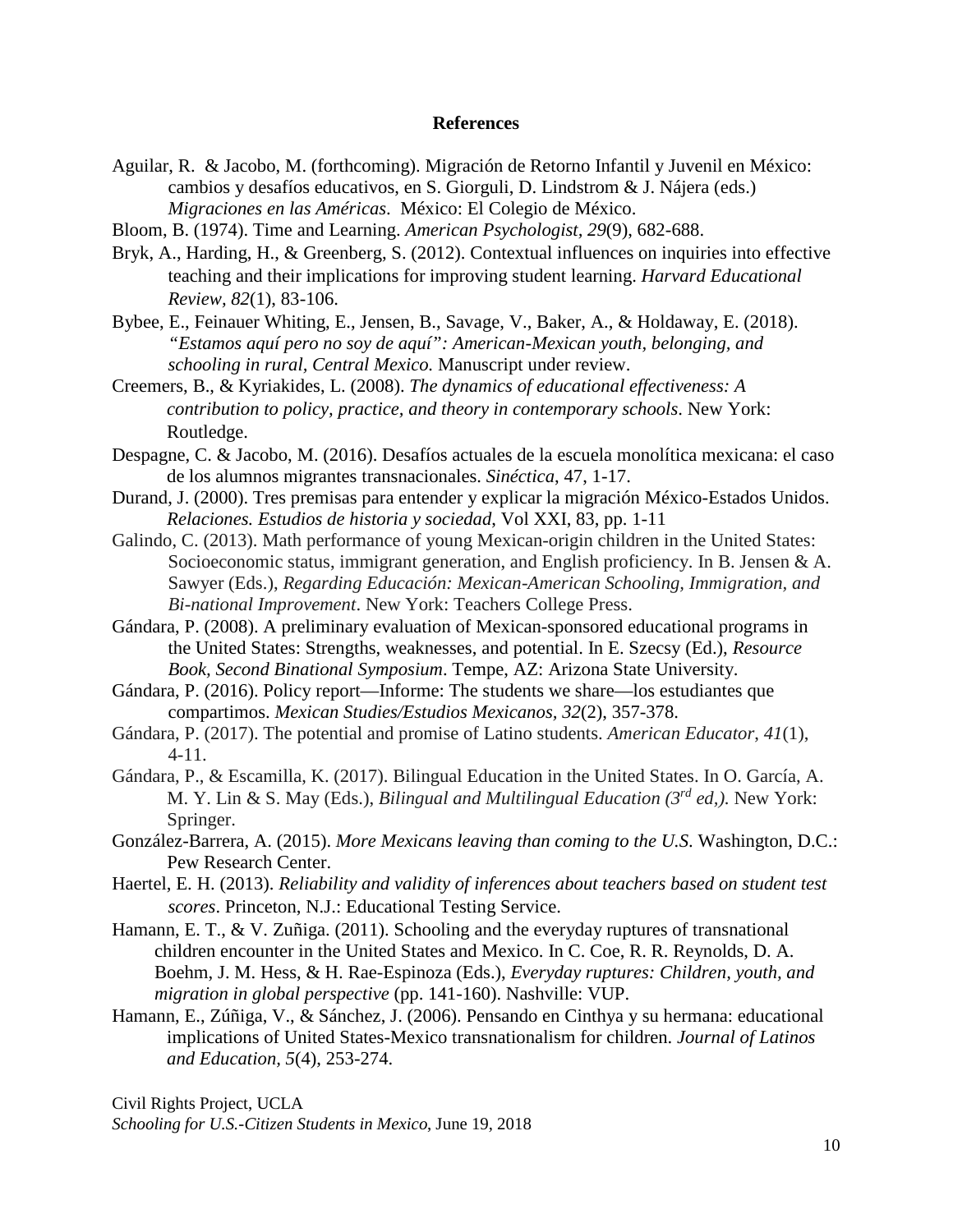- Hamann, E. T., Zúñiga, V., & Sánchez García (2010). Transnational students' perspectives on schooling in the United States and Mexico: The salience of school experience and country of birth. In M. O. Ensor & E. M. Gozdziak (Eds.), *Children and Migration: At the Crossroads of Resiliency and Vulnerability*. New York: Palgrave Macmillan.
- IMUMI. (2014). Propuesta de eliminación del requisito de acta de nacimiento apostillada para la inscripción de niñez extranjera a educación básica en México 2015. Retrieved from http://imumi.org/sep/apostilla.html. [Agosto 2017]
- IMUMI. (2015). Acceso a la educación de la niñez migrante binacional en México. México-IMUMI. Retrieved online from <http://imumi.org/sep/video.html> [August 27, 2016].
- Instituto Nacional para la Evaluación de la Educación (INEE). (2013). *Panorama educativo de México: Indicadores del sistema educativo nacional.* México, D.F.: INEE.
- Instituto Nacional para la Evaluación de la Educación. (2015). *Los docentes en México: Informe 2015*. México, DF: INEE.
- Instituto Nacional para la Evaluación de la Educación. (2016). *Aprendizaje en tercero de secundaria en México. Informe de resultados*. México, DF: INEE.
- Jacobo, M. (2017). De regreso a "casa" y sin Apostilla: estudiantes México-Americanos en México. *Sinéctica*, 48, 118.
- Jacobo, M. & F. Espinosa. (2017). Retos al acceso educativo en el contexto de migración de retorno en México: el caso de la dispensa de la Apostilla del Acta de Nacimiento extranjera. En G. Valdéz e I. García, *Tránsito y retorno de la niñez migrante. Epílogo en la administración Trump*. Sonora: El Colegio de Sonora.
- Jacobo, M. & Landa, N. (2015). La exclusión de los niños que retornan a México. *Nexos*. August. Retrieved online August, 2015 from http://www.nexos.com.mx/?p=25878
- Jacobson, R. (2016). Programa Soy México, Registro de Nacimiento de Población México-Americana. Comunicado de Prensa. Consultado en [https://www.gob.mx/segob/prensa/roberta-s-jacobson-embajadora-de-los-estados-unidos](https://www.gob.mx/segob/prensa/roberta-s-jacobson-embajadora-de-los-estados-unidos-de-america-en-mexico-en-el-programa-soy-mexico-registro-de-nacimiento-poblacion-mexico-americana)[de-america-en-mexico-en-el-programa-soy-mexico-registro-de-nacimiento-poblacion](https://www.gob.mx/segob/prensa/roberta-s-jacobson-embajadora-de-los-estados-unidos-de-america-en-mexico-en-el-programa-soy-mexico-registro-de-nacimiento-poblacion-mexico-americana)[mexico-americana](https://www.gob.mx/segob/prensa/roberta-s-jacobson-embajadora-de-los-estados-unidos-de-america-en-mexico-en-el-programa-soy-mexico-registro-de-nacimiento-poblacion-mexico-americana)
- Jensen, B., Giorgulo, S., & Hernández, E. (2016). International migration and the academic performance of Mexican adolescents. *International Migration Review*.
- Jensen, B., Mejía-Arauz, R., & Aguilar Zepeda, R. (2017). Equitable teaching for returnee children in Mexico. *Sinéctica, 48*, 1-20.
- Jensen, B., Pérez Martínez, G. M., & Aguilar Escobar, A. (2016). Framing and assessing classroom opportunity to learn: The case of Mexico. *Assessment in Education: Principles, Policy & Practice, 23*(1), 149-172.
- Jensen, B., & Sawyer. A. (2013). Regarding *educación*: A vision for school improvement. In B. Jensen & A. Sawyer (Eds.), *Regarding educación: Mexican American schooling, immigration, and binational improvement.* New York: Teachers College Press.
- Levin, H. M. (1984). About time for educational reform. *Educational Evaluation and Policy Analysis, 6*, 151–163.
- Martínez Rizo, F. (2012b). Procedimientos para el estudio de las prácticas docentes: Revisión de la literatura. *Revista Electrónica de Investigación y Evaluación Educativa, 18*(1), 1-22.
- Martinez-Wenzl, M. (2013). Bi-national education initiatives: A brief history. *Regarding*

Civil Rights Project, UCLA *Schooling for U.S.-Citizen Students in Mexico*, June 19, 2018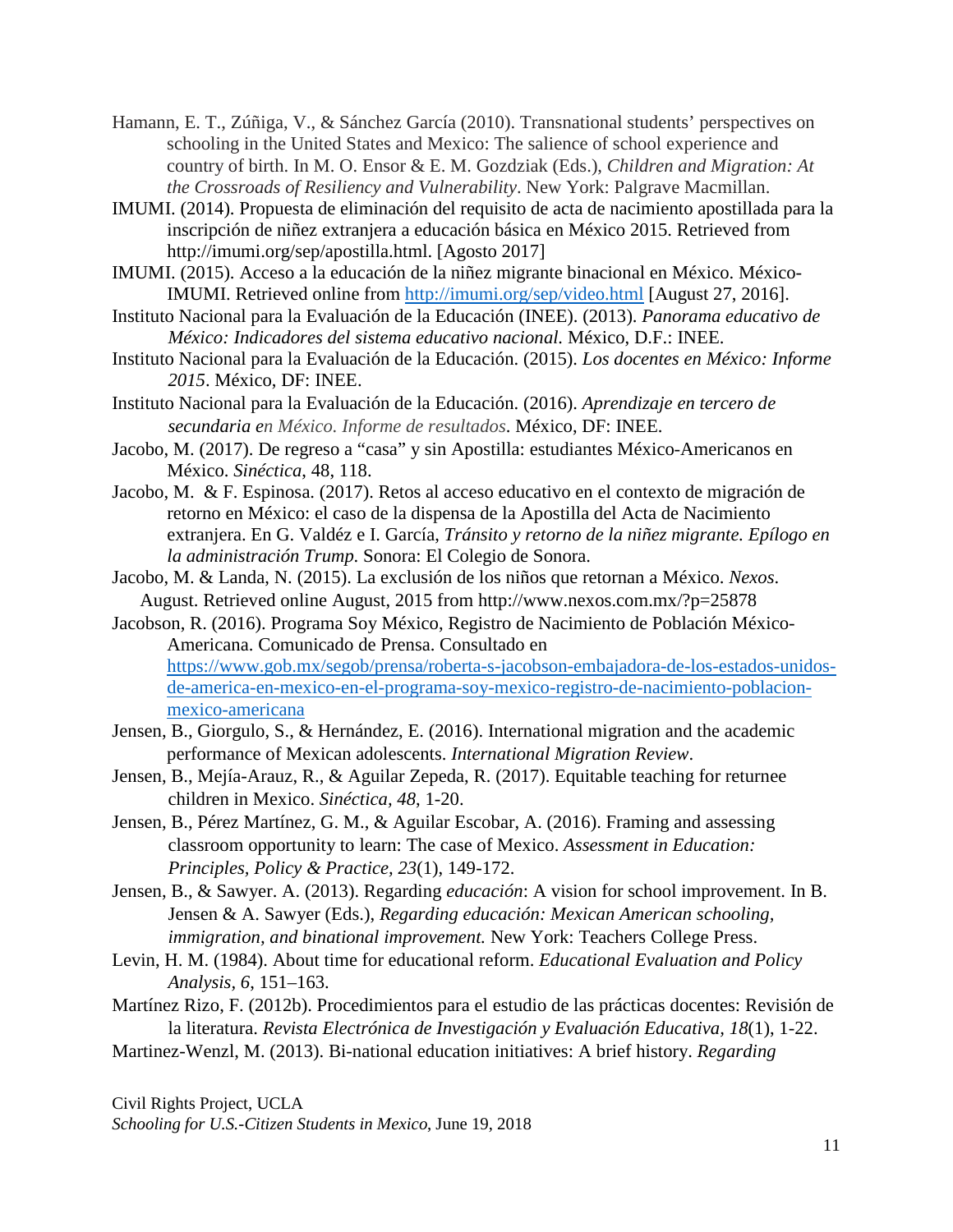*Educacion: Mexican-American Schooling, Immigration and Bi-national Improvement*. In B. Jensen & A. Sawyer (Eds.), *Regarding educación: Mexican American schooling, immigration, and binational improvement.* New York: Teachers College Press.

- Medina, D. & Menjivar, C. (2015). The context of return migration: challenges of mixed-status families in Mexico's schools*. Ethnic and Racial Studies*. Vol 38 (12), pp. 2123, 2139.
- Mexicanos Primero (2015). *Sorry: Learning English in Mexico*. México, DF: Mexicanos Primero.
- Migration Law. (2011). Cámara de Diputados del H. Congreso de la Unión. México. Retrieved online from https://sre.gob.mx/component/phocadownload/category/2-marconormativo%3Fdownload%3D294:ley-de-migracion-dof-25-05-11+&cd=1&hl=es-419&ct=clnk&gl=mx
- Muñoz Izquierdo, C., & Ahuja Sánchez, R. (2000). Function and Evaluation of a Compensatory Program Directed at the Poorest Mexican States: Chiapas, Guerrero, Hidalgo, and Oaxaca. In F. Reimers (ed.), *Unequal Schools, Unequal Chances.* Cambridge: DR CS-Harvard University.
- Panait, C. & Zúñiga, V. (2016). Children between the U.S. and México" Fractured Schooling and Linguistic ruptures. Mexican Studies Vol. 32, 2, pp. 226-251.
- Passel, J., Cohn, D., & Gonzalez-Barrera, A. (2012). *Net migration from Mexico falls to zero and perhaps less*. Washington, DC: Pew Research Center.
- Pederzini, C., Riosmena, F., Masferrer, C., & Molina, N. (2015). *Three decades of migration from the Northern Triangle of Central America: A historical and demographic outlook*. Guadalajara, Mexico: CIESAS, CANAMID Policy Brief Series.
- Pérez Martínez, M. G., Ruiz Cuellar, G., & García Cabrero, B. (2013) Challenges to improving preschool quality in Mexico*.* In B. Jensen & A. Sawyer (Eds.), *Regarding educación: Mexican-American schooling, immigration, and bi-national improvement.* New York: Teachers College Press.
- Pew Research Center (2015). *Modern immigration wave brings 59 million to U.S., driving population growth change through 2065*. Washington, DC: Pew Research Center.
- Reimers, F. (2000). *Unequal schools, unequal chances.* Cambridge, MA: Harvard University, David Rockefeller Center for Latin American Studies.
- Panait, C. & Zúñiga, V. (2016). Children circulating between the U.S. and Mexico: fractured schooling and linguistic ruptures. *Mexican Studies*, vol 32 (2), 226-251.
- Rosemblum, M. y Meissner, D. 2014. The deportation Dilemma: reconciling tough and humane enforcement. Washington, D.C.: Migration Policy Institute.
- Sánchez, J., & Hamann, E. T. (2016). Educator responses to migrant children in Mexican schools. *Mexican Studies/Estudios Mexicanos, 32*(2), 199-225.
- Sánchez, J. & V. Zúñiga (2010). Trayectorias de los alumnos transnacionales en México. Propuesta intercultural de atención educativa. *Trayectoria*s, *12*, 5-23.
- Schiefelbein, E., & McGinn, N. F. (2008). *Learning to educate: Proposals for the reconstruction of education in Latin America*. Paris: UNESCO & International Bureau of Education
- Schmelkes, S. (1997). *La calidad en la educación primaria. Un estudio de caso*. México. París-México. UNESCO-CEE.
- Treviño, E. (2013). Learning inequality among indigenous students in Mexico. In B. Jensen & A.